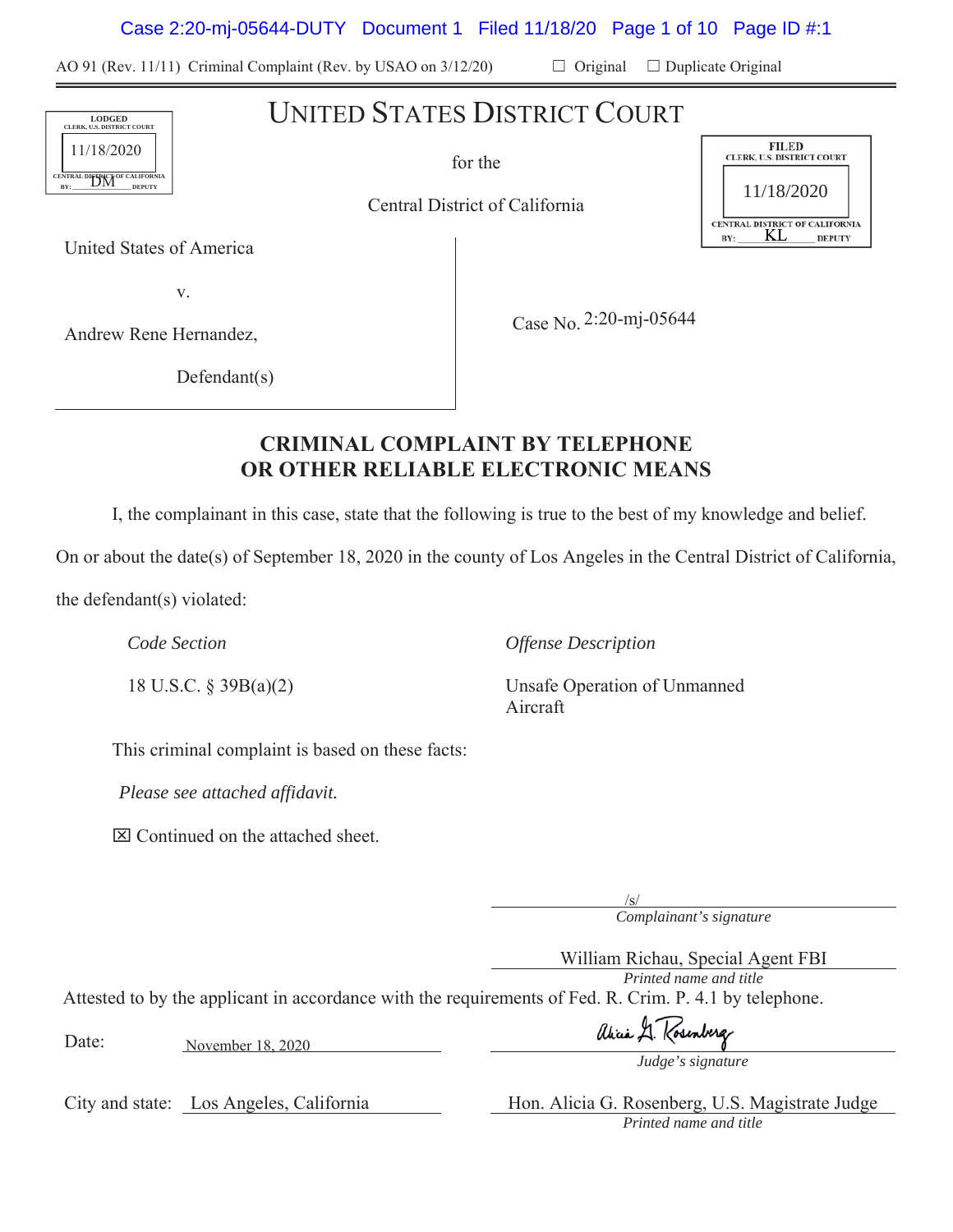Case 2:20-mj-05644-DUTY Document 1 Filed 11/18/20 Page 2 of 10 Page ID #:2

#### **AFFIDAVIT**

I, William Richau, being duly sworn, declare and state as follows:

### **I. INTRODUCTION**

1. I am a Special Agent with the Federal Bureau of Investigation ("FBI"), and have been so employed since 2006. Since 2016, I have been assigned to the Los Angeles International Airport ("LAX") Office of the FBI, where I investigate violations of federal law occurring within the airport environment and involving aircraft, as well as violations of federal law involving Unmanned Aircraft Systems ("UASs"), commonly referred to as "drones." Since July 2020, I have been a member of the newly-formed FBI Wildland Fire Counter-Unmanned Aircraft System ("CUAS") Team, for which I received training specific to drones.

#### **II. PURPOSE OF AFFIDAVIT**

2. This affidavit is made in support of a criminal complaint against, and arrest warrant for, Andrew Rene HERNANDEZ ("HERNANDEZ") for a violation of Title 18, United States Code, Section 39B(a)(2): Unsafe Operation of Unmanned Aircraft.

3. The facts set forth in this affidavit are based upon my personal observations, my training and experience, and information obtained from various law enforcement personnel and witnesses. This affidavit is intended to show merely that there is sufficient probable cause for the requested complaint and warrant and does not purport to set forth all of my knowledge of or investigation into this matter. Unless specifically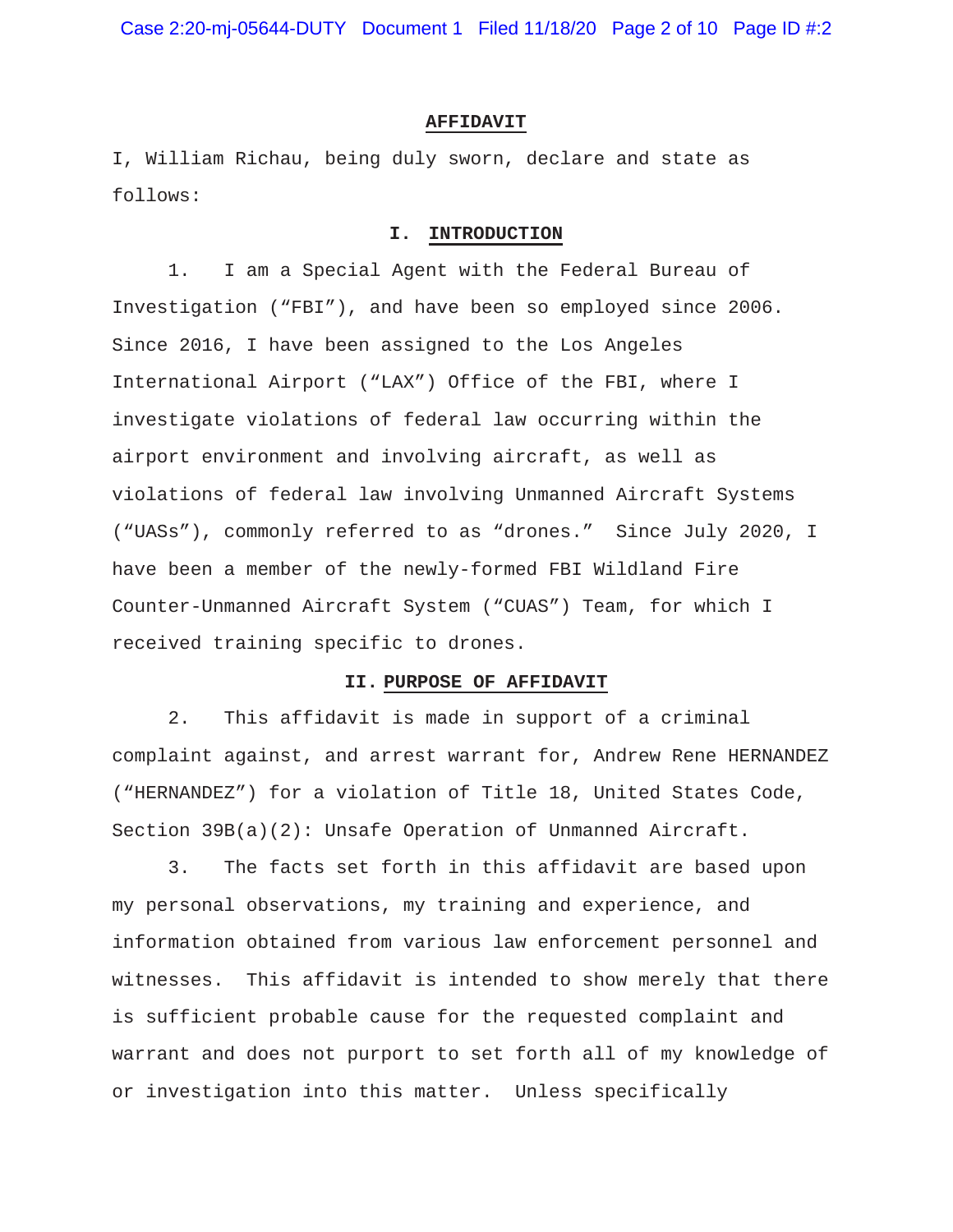Case 2:20-mj-05644-DUTY Document 1 Filed 11/18/20 Page 3 of 10 Page ID #:3

indicated otherwise, all conversations and statements described in this affidavit are related in substance and in part only, and all dates and times are approximate.

#### **III. STATEMENT OF PROBABLE CAUSE**

# **A. Technical Terminology**

4. Based on my training and experience, and that of other investigators with whom I have conferred, I use the following technical terms to convey the following meanings:

a. A UAS, commonly referred to as a "drone," is defined by the Federal Aviation Administration ("FAA") as "an aircraft that is operated without the possibility of direct human intervention from within or on the aircraft." 14 C.F.R. § 107.3.

b. The FAA defines a UAS as "an unmanned aircraft and associated elements (including communication links and the components that control the unmanned aircraft) that are required for the pilot in command to operate safely and efficiently in the national airspace system." FAA Modernization and Reform Act of 2012 § 331(9).

5. An "SD" card is a Secure Digital memory device that is used to store digital information in portable devices. Some SD cards are fixed to electronic devices while others are removable.

## **B. Applicable Law**

6. The FAA is an agency within the United States Department of Transportation that is responsible for the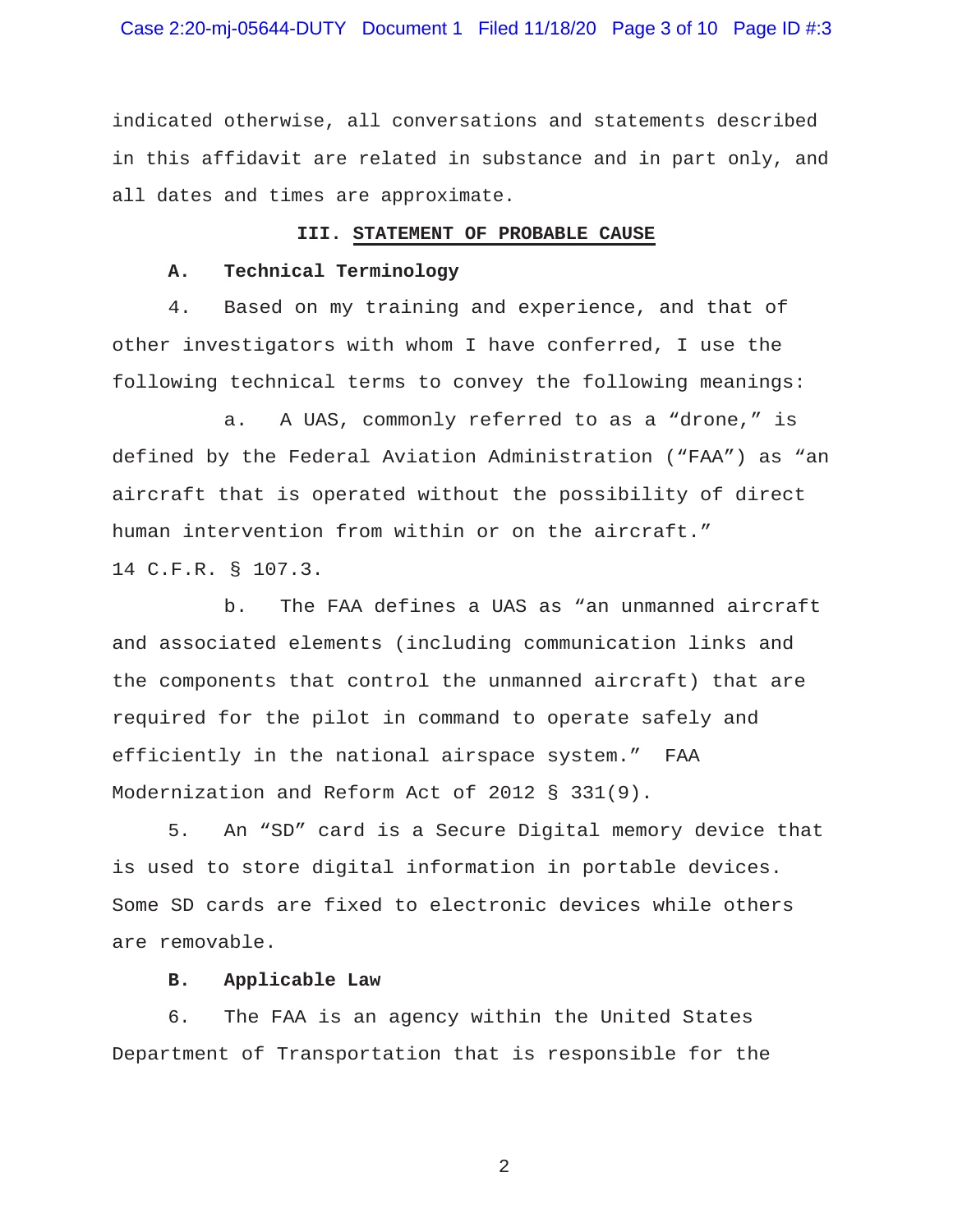safety of civil aviation by regulating the safe and efficient use of navigable airspace within the United States.

7. Title 18, United States Code, Section 39B criminalizes the knowing or reckless interference or disruption of the operation of an aircraft carrying one or more occupants while operating an unmanned aircraft where the action poses an imminent safety hazard to the manned aircraft or its occupants.

#### **C. Statement of Facts**

1. A Drone Crashes into a LAPD Helicopter

8. Based on my training, experience, and knowledge of the investigation, including my review of law enforcement reports, I am aware of the following:

a. On September 18, 2020, at approximately 12:18 a.m., the Los Angeles Police Department ("LAPD") was alerted to a burglary at a pharmacy in Hollywood, California ("the Pharmacy"). LAPD dispatched a patrol unit to the Pharmacy, and the patrol officers requested an air support unit to respond. At approximately 12:35 a.m., LAPD Officers Lomax and Ornelas flew a LAPD helicopter toward the Pharmacy.

b. While flying above the Pharmacy, Officer Lomax observed what appeared to be a drone and pulled the helicopter up in an attempt to put the helicopter out of the drone's flight path. Despite Officer Lomax's efforts to avoid the drone, the drone struck the bottom of the LAPD helicopter. Officer Lomax initiated an emergency landing at Hooper Heliport. After colliding with the police helicopter, the drone fell out of the sky and Officer Ornelas requested that the LAPD officers on the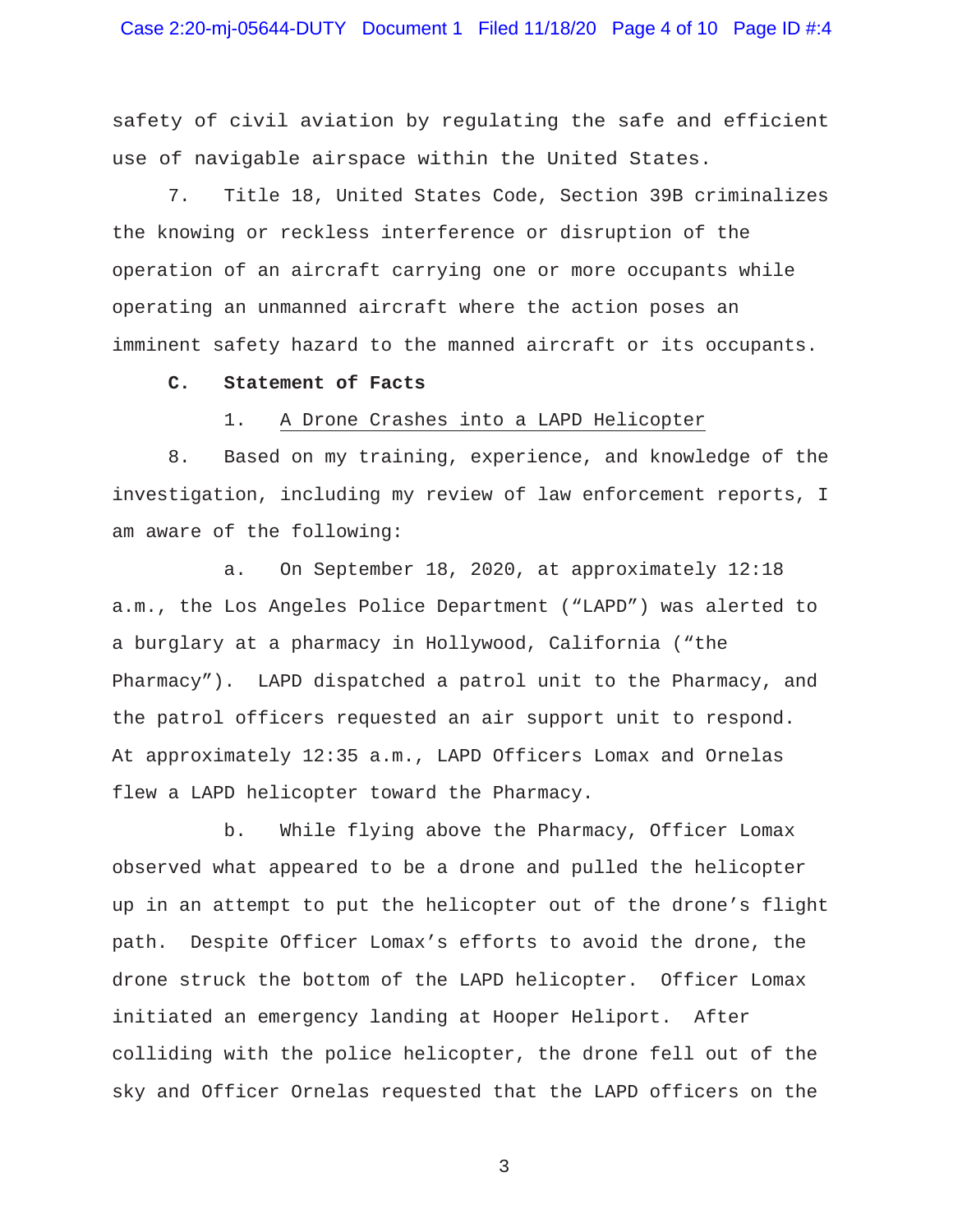# Case 2:20-mj-05644-DUTY Document 1 Filed 11/18/20 Page 5 of 10 Page ID #:5

ground search the area for the drone. Officer Lomax safely landed the helicopter and observed damage to the helicopter's nose, antenna, and the bottom cowlings.

c. LAPD Officers Morse and Gonzalez searched the area near the Pharmacy for the fallen drone and found a white 2020 Toyota Corolla with a broken rear windshield parked near the Pharmacy that appeared to have been hit by the drone as it fell. From the street and inside the damaged vehicle, they recovered gray plastic pieces of the drone that had crashed into the helicopter. On the street, they also recovered portions of the drone, which included a serial number (08Q3G9KP01W033) printed on the inside of the drone, and the drone's camera.

9. On September 18, 2020, I interviewed LAPD Flight Safety Officer J. Coley Maddigan. Officer Maddigan is an LAPD Officer and a pilot with LAPD assigned to the LAPD Air Support Division. Officer Maddigan stated that, based on his observations of the LAPD helicopter after it was hit by the drone, he believed that, if the drone had struck the helicopter's main rotor instead of the fuselage, it could have brought the helicopter down. The main rotor is attached to the top of the fuselage and extends outward. The drone could have easily hit and damaged the rotor or other critical parts of the helicopter like the windshield, which could have caused the helicopter to crash or distract the pilot.

2. LAPD Identifies HERNANDEZ as the Drone's Pilot

10. On September 18, 2020, LAPD Officer Gonzalez interviewed Witness #1, an individual who resided near the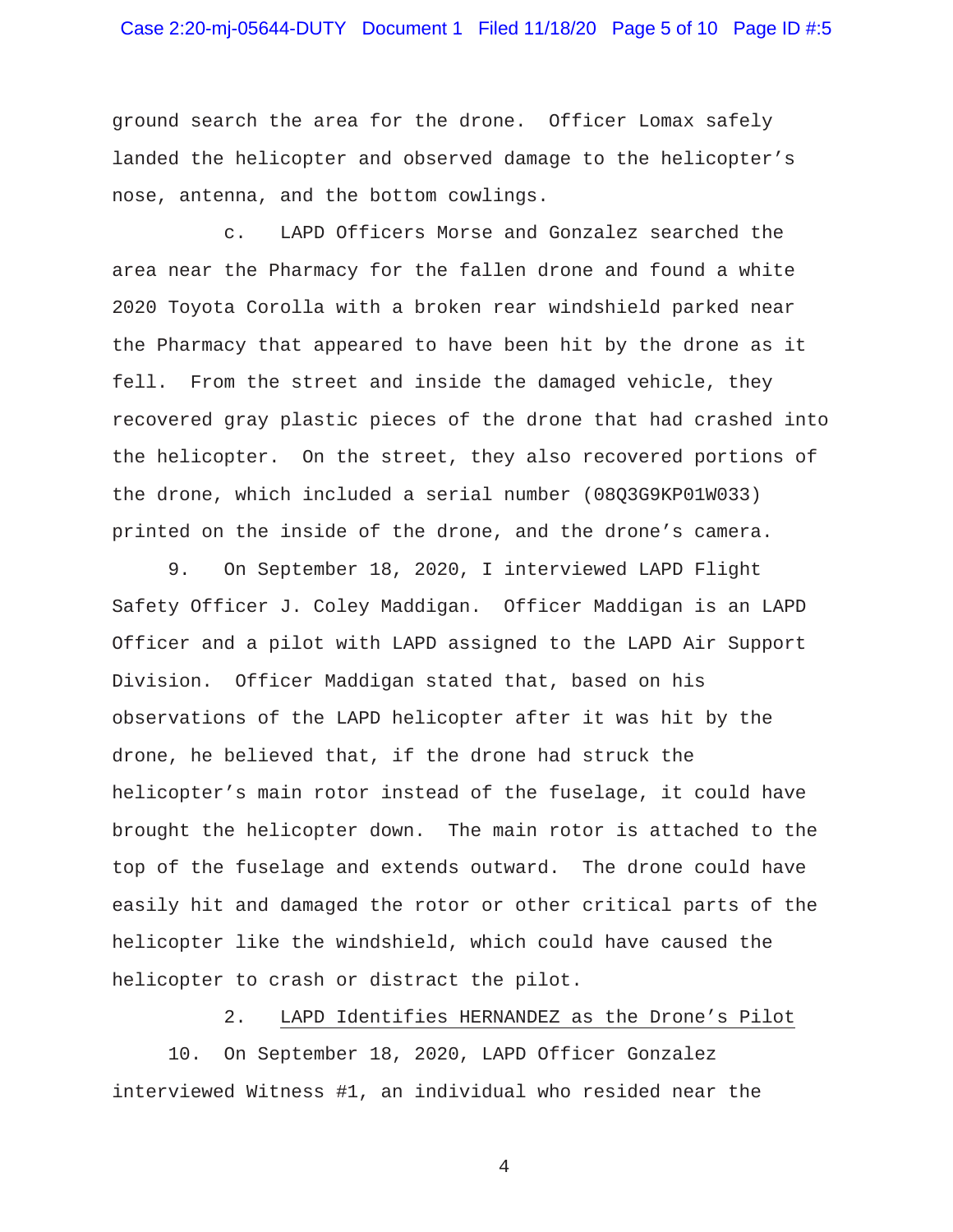# Case 2:20-mj-05644-DUTY Document 1 Filed 11/18/20 Page 6 of 10 Page ID #:6

Pharmacy. According to my review of Officer Gonzalez's interview report, Witness #1 told Officer Gonzalez that that the residents of a nearby house frequently flew "drones." Witness #1 described the house and its location in detail.

11. According to California Department of Motor Vehicles ("DMV") records, the residence Witness #1 described is the residence where HERNANDEZ resides ("HERNANDEZ's Residence").

12. On October 1, 2020, the Honorable John E. McDermott, United States Magistrate Judge, issued a warrant in Case Number 20-MJ-4707 (C.D. Cal.), authorizing the search of the digital contents of the drone's camera and SD card. I seized the following images from the SD card that show HERNANDEZ operating the drone at HERNANDEZ's Residence and near a vehicle registered to him, including:

a. A photograph dated May 9, 2020, showing HERNANDEZ operating a black drone controller and leaning against a black vehicle with California license plate 8DVU871. According to CA DMV vehicle registration information, the vehicle is registered to HERNANDEZ at HERNANDEZ's residence.

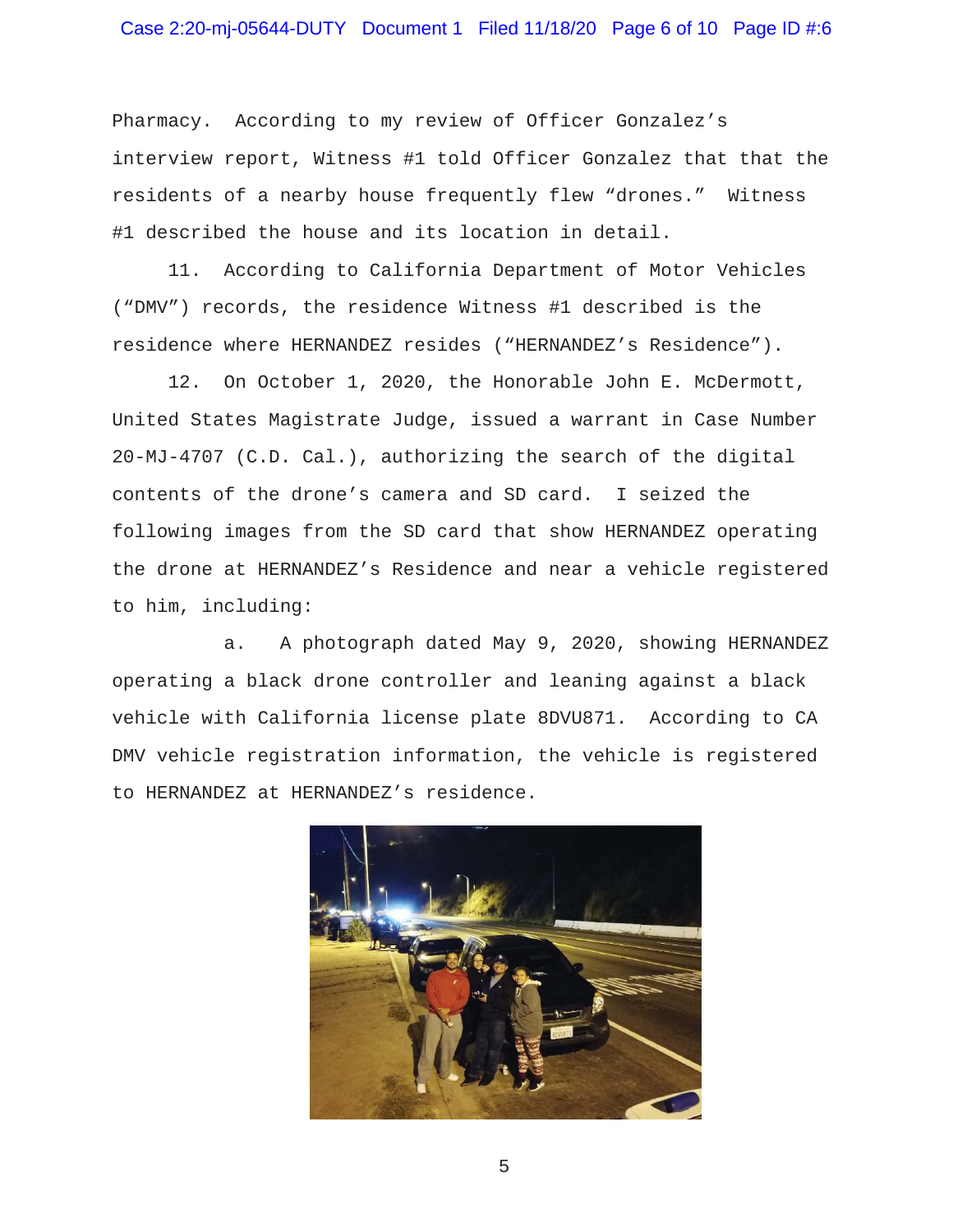Case 2:20-mj-05644-DUTY Document 1 Filed 11/18/20 Page 7 of 10 Page ID #:7

b. Two photographs dated May 16, 2020 that show HERNANDEZ holding a drone controller at a location I recognize to be HERNANDEZ's Residence.

c. A photograph dated May 28, 2020, depicted below, which shows HERNANDEZ holding a black drone controller with a black smart phone attached below it. The logo of the drone that crashed into the LAPD helicopter is visible on the controller.



d. A photograph dated September 15, 2020 – three days before the drone struck the LAPD helicopter – taken from the air showing the Pharmacy and other nearby businesses.

13. According to the manufacturer, the drone that struck the LAPD helicopter uses a "flight controller" that attaches to an Android or Apple smart phone and users may download a smart phone application to operate the drone. The following

 $\sim$  6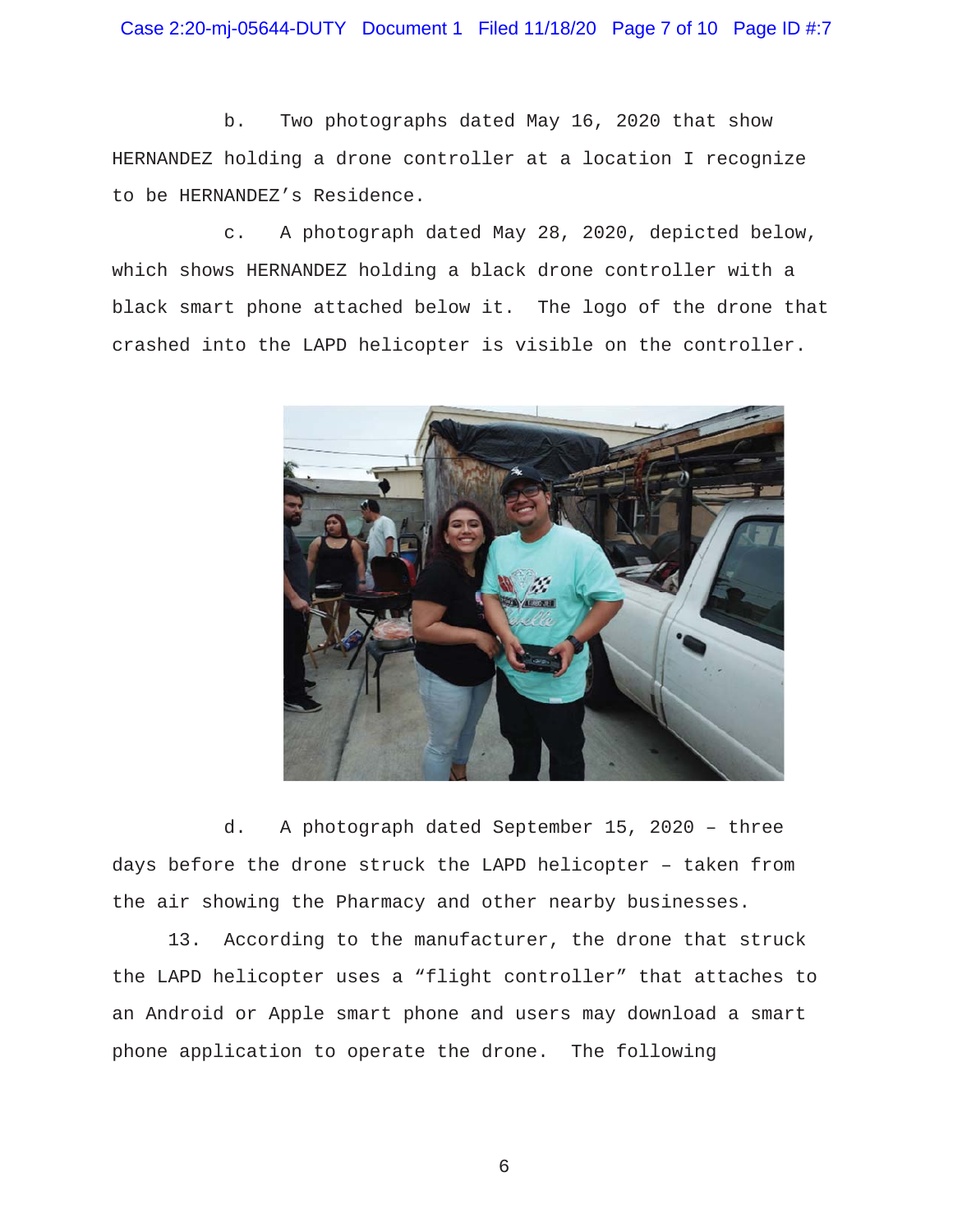photographs display the flight controller mounted to a smart phone.



# 3. HERNANDEZ Confesses to Flying the Drone into the LAPD Helicopter

14. On October 20, 2020, the Honorable Charles F. Eick, United States Magistrate Judge, issued warrants in Case Numbers 20-MJ-5060, 20-MJ-5061, and 20-MJ-5062 (C.D. Cal.), authorizing the search of HERNANDEZ's Residence, his person, and his vehicle.

15. On October 21, 2020, I and other law enforcement officers executed the search warrants. HERNANDEZ was present, and I and other law enforcement officers informed him that we had federal search warrants to search his residence, his vehicle, and his person. Additionally, I and other law enforcement officers advised HERNANDEZ of his Miranda rights. HERNANDEZ waived his Miranda rights and agreed to speak with me and other law enforcement officers. HERNANDEZ stated the following: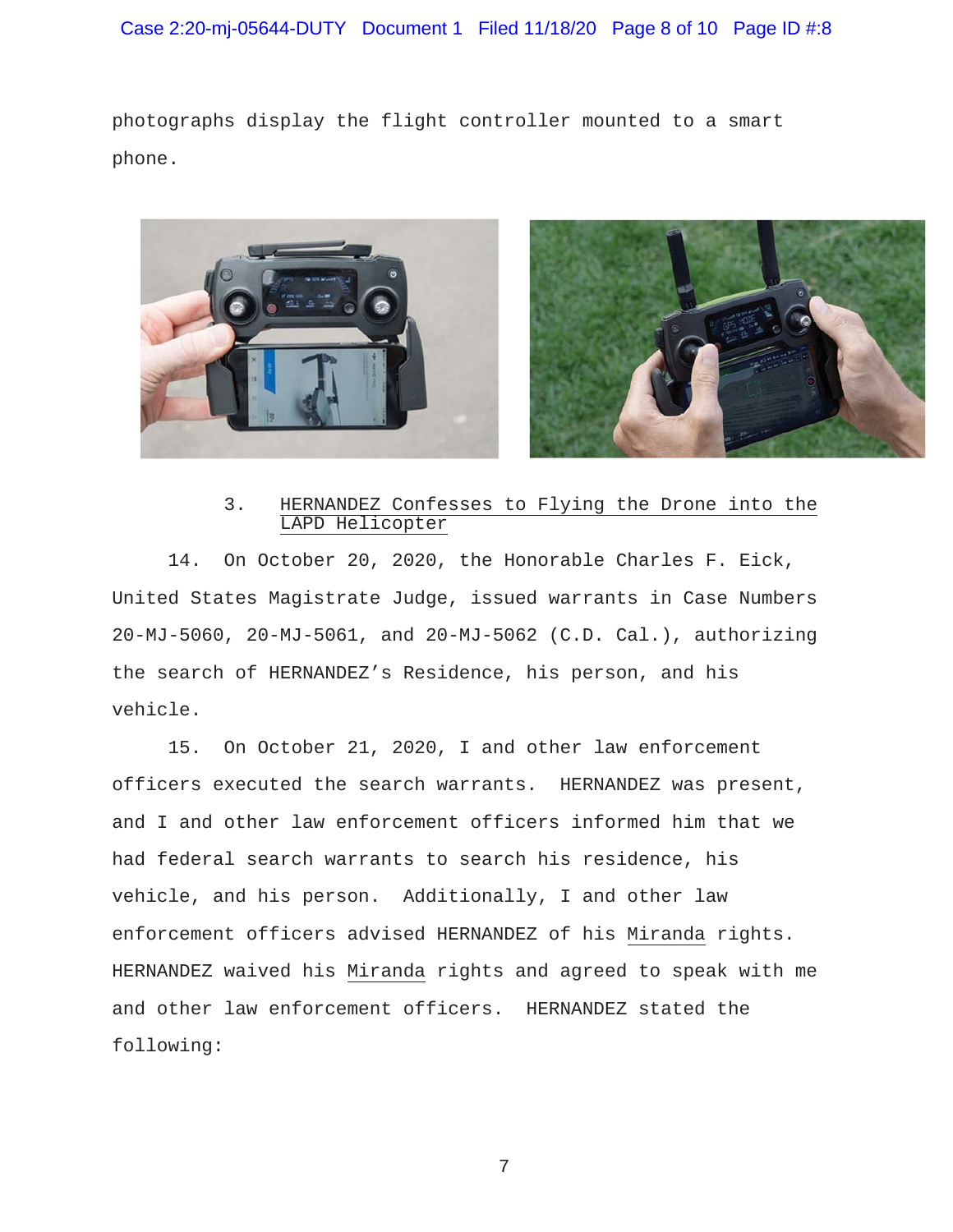# Case 2:20-mj-05644-DUTY Document 1 Filed 11/18/20 Page 9 of 10 Page ID #:9

a. On September 18, 2020, a little after midnight, HERNANDEZ was at his residence with his son when he heard police vehicles and a helicopter approaching.

b. HERNANDEZ was curious, got his drone, and flew his drone to see what was going on. HERNANDEZ launched his drone above his residence. He stated that it is hard to see the drone at night, but that he recalled seeing the drone's green light facing him as it was ascending. As the drone was ascending, HERNANDEZ looked down for a couple seconds at the drone controller, which was attached to his phone. As HERNANDEZ looked up again at his drone, he saw the drone being "smacked" by the helicopter, which was hovering. HERNANDEZ stated that the drone went down and landed at a nearby residence.

c. HERNANDEZ stated that the helicopter appeared to be a police helicopter. After the collision, the helicopter left the area and HERNANDEZ heard more police vehicles responding to the area with sirens. Moments later, HERNANDEZ walked around the block to look for his drone, but he did not find it. HERNANDEZ then saw multiple police vehicles at the Pharmacy across the street from his residence.

- //
- //
- //
- //
- //
- 
- //
- //